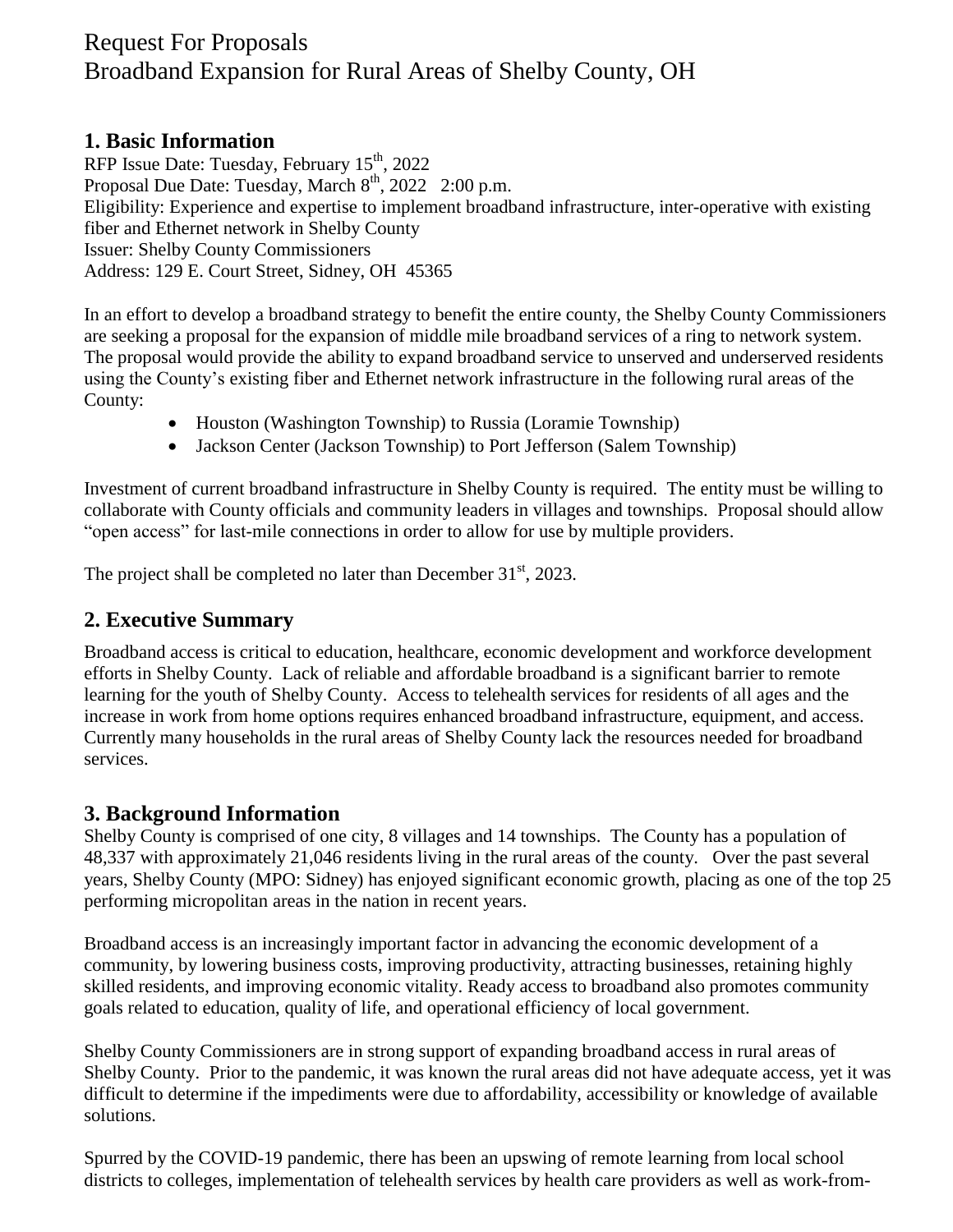home opportunities. The current state of broadband availability in Shelby County presents a challenge for residents to have reliable services to meet the bandwidth needs of single or multiple online users.

It is recognized that a strong and reliable backbone is necessary for current broadband needs as well as meeting the needs of the future. By investing in a middle mile solution, the County's long-term goal of full deployment of broadband Internet service throughout all of the county's townships and villages will be possible.

## **4. Project Description**

This Request for Proposal is seeking experience and expertise of broadband infrastructure for middle mile implementation in rural areas of Shelby County, specific to the areas of Houston (Washington Township) to Russia (Loramie Township) and Jackson Center (Jackson Township) to Port Jefferson (Salem Township).

## **4.1 Objectives**

More specifically, the County expects to achieve the following objectives:

- identify assets that can facilitate the deployment of broadband infrastructure
- construct middle mile infrastructure for long term goal of full deployment of broadband Internet services
- open access for last mile connection, allowing for a competitive marketplace for end-users

## **4.2 Key Issues and Areas of Concern**

## **4.2.1 Definitions**

Broadband – It is realized the term 'broadband' has a wide range of speed, for this proposal, we are seeking middle mile Gigabit delivery via fiber

Middle Mile – the physical mid-section of the infrastructure required to enable internet connectivity for government services

## **4.2.2 Use of Existing County Infrastructure**

An inventory of proposed service towers in Shelby County are as follows:

Jackson Center Water Tower, 523 N. Main Street, Jackson Center, Ohio 45334 Russia Water Tower, 110 Russia Road, Russia, Ohio 45363 Houston Volunteer Fire Department Inc., 5055 Russia Houston Road, Houston, Ohio 45333

## **4.2.3 Infrastructure Assistance & Funding**

The submitter shall be responsible for all permits and easements.

The Shelby County Commissioners have identified a significant portion of County ARPA funds to be dedicated to broadband expansion for the County. A portion, related to the population served for these projects, will be made available for this project.

## **4.2.4 Affordability and Digital Equity**

- Provide current end-user cost structure on a monthly basis from basic package to enhanced level package. Identify how rates would be affected by this project investment.
- Provide resources available for low-income Internet assistance.

## **4.2.5 Maps & Coverage**

Submit a map of current infrastructure, coverage and future build-outs*.* It is understood maps may be considered proprietary, submitted maps will be reviewed and used for the limited purpose of the technology firms proposal.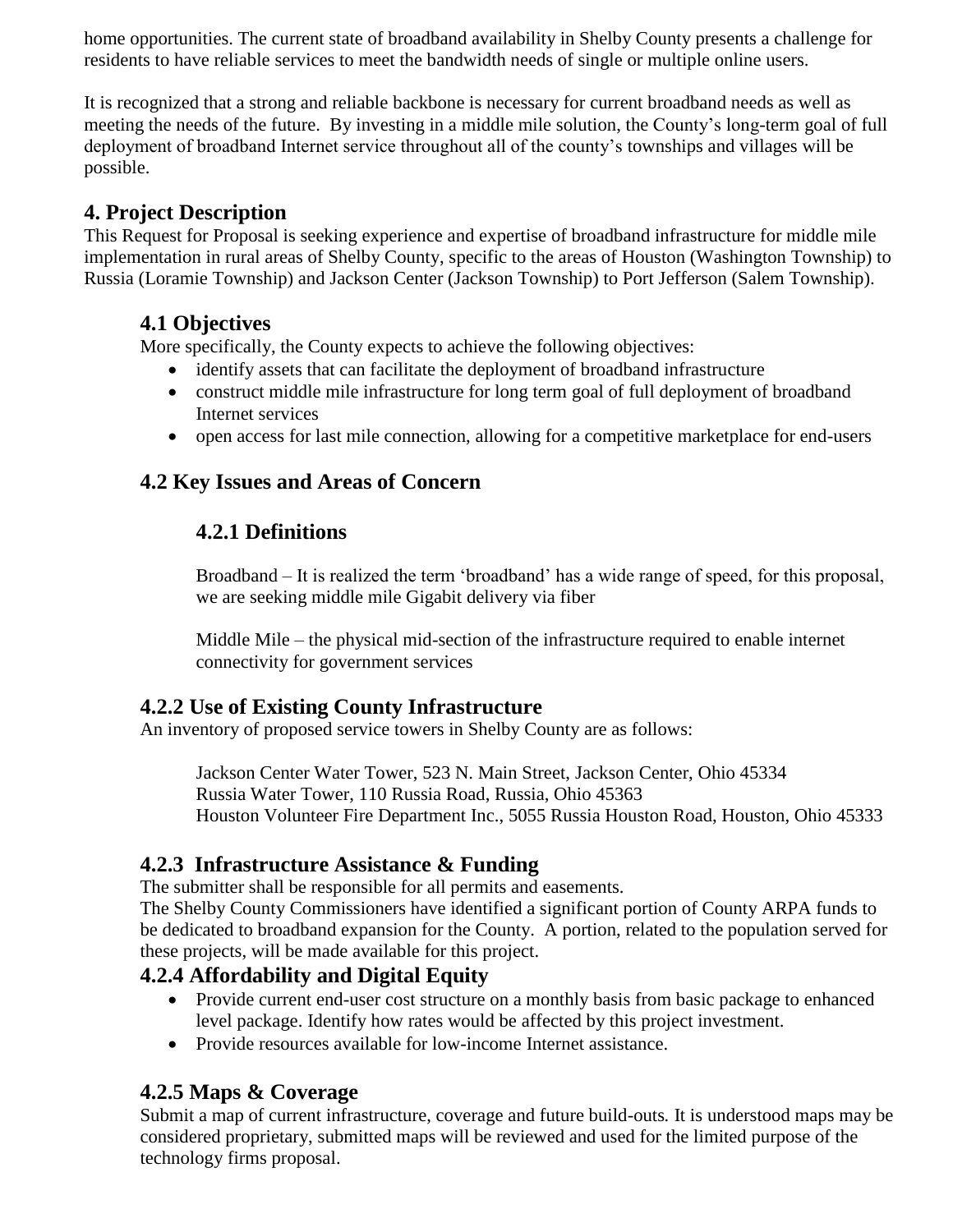## **4.2.6 Network Redundancy**

Proposal should identify how the firm currently ensures network redundancy and will continue to ensure network redundancy in its build-out in Shelby County.

## **4.2.7 Accessibility**

Please list current offices and/or staff who are maintained in the County or closest to Shelby County.

## **4.2.8**

Identify the carriers, ISPs, etc., who are currently utilizing the submitters network(s) within Shelby **County** 

## **5. Scope of Work**

Submitter to provide a scope of work that describes task-by-task how you plan to accomplish the required work. Said scope should include tasks for review of work by the County. Effort should be made to keep the length of this section under three (3) pages.

## **6. Required Proposal Information**

The Technical Proposal and the Cost Proposal are to be submitted together.

## **6.1 Technical Proposal**

- Cover Letter: This letter should introduce your firm and team and should be limited to two (2) pages.
- Statement of Qualifications: Include a statement of your firm's qualifications to perform the work associated with broadband expansion of middle mile implementation in rural areas.
	- o The statement should include information describing three (3) completed projects of a similar size and complexity finished within the past five (5) years. Provide client contact personnel and telephone numbers for each project. Similar material should be provided for each sub-consultant participating in the project. This material should be limited to three (3) pages.
- Organization and Staffing: Include an organizational chart showing your firm's project management team and their organizational relationship.
	- o Provide resumes for the project team, including a resume for the Project Manager and for each proposed sub-consultant, if applicable. Each resume should be no more than one (1) page in length.
- Project Schedule: Provide a timeline that shows the planned starting time and duration of each task in your scope of work.

## **6.2 Cost Proposal**

- Cover Letter: This letter should point out any conditions which could affect your firm's costs.
- Cost of Services: Provide a table that shows your firm's estimated cost for the services, listed by task.
- Extra Work: Provide any other cost factors which you would need to price extra work.

## **6.3 Annual Report of Fiscal Assessment**

Submit a copy of the technology firms PUCO Annual Report or equivalent.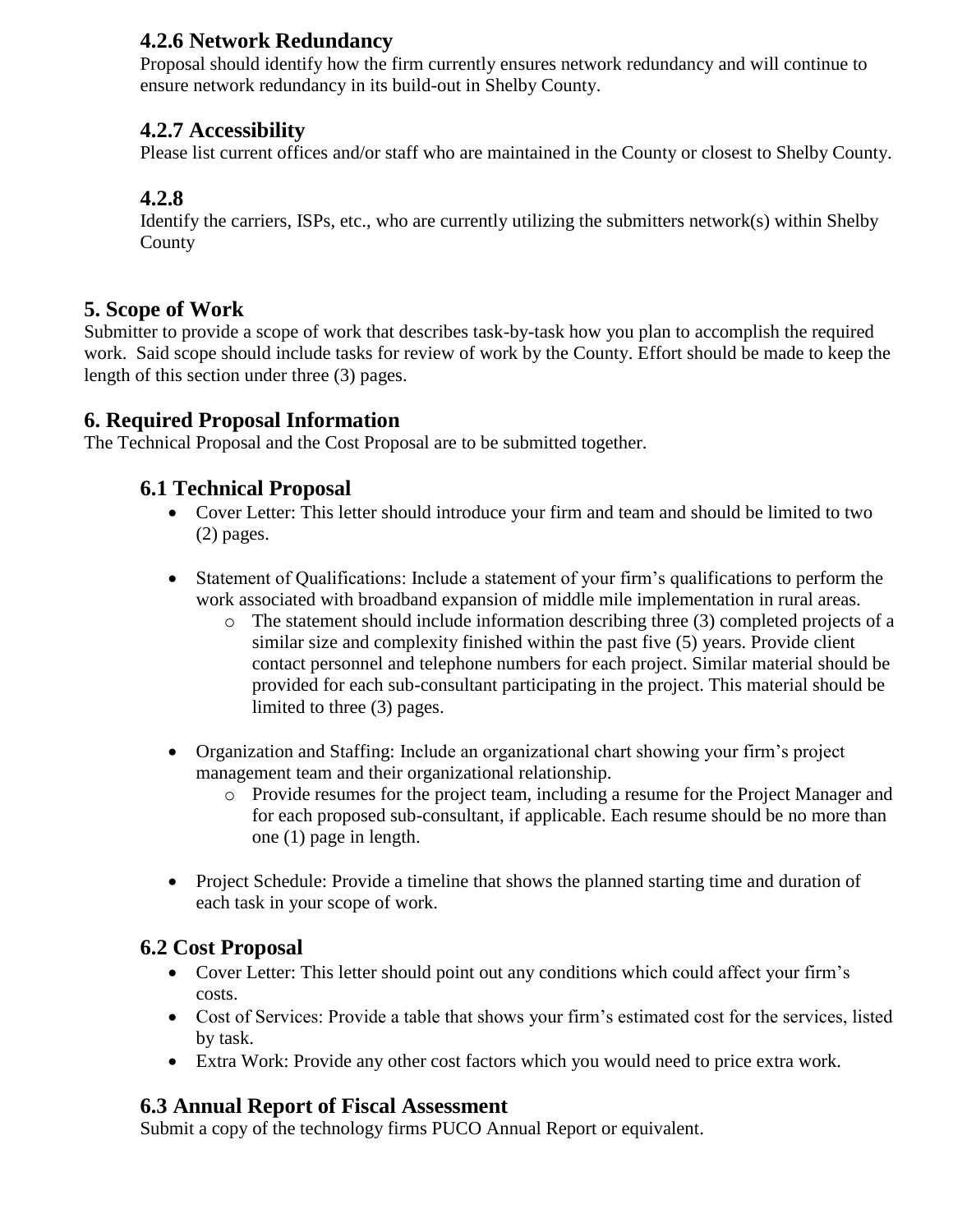## **7. Proposal Evaluation Criteria**

The County intends to evaluate and rank the technical proposals received by utilizing the following criteria:

- Qualifications of the Firm: Based on experience and projects similar to this project.
- References: Based on quality of references.
- Schedule: Based on thoroughness and reasonableness of the proposed schedule.

The County is not bound to select any of the firms submitting proposals, and is not liable for any costs of preparation and submittal of proposals, including any presentations made to the Rural Broadband Task Force.

## **8. General Information**

- The County reserves the right to reject any and all submittals.
- The proposal and this RFP shall jointly become part of the agreement for services for this project when said agreement is fully executed by the County.
- Subcontractors/subconsultants (subcontractors): The Proposer may utilize the services of subcontractors on those parts of the work which, under normal contracting practices, are performed by specialty subcontractors. Unless a specific subcontractor is listed by the Proposer, Proposer is representing to the County that Proposer has all appropriate licenses, certifications, and registrations to perform the work hereunder. The proposer shall be fully responsible to the County for the performance of his/her subcontractors, and of persons either directly or indirectly employed by them. Nothing contained herein shall create any contractual relation between any subcontractor and the County.

*The following is the County's tentative schedule for selection of a firm:*

- Issuance of RFP: Tuesday, February  $15<sup>th</sup>$ , 2022
- Deadline for RFP Submittal: Tuesday, March  $8<sup>th</sup>$ , 2022 @ 2pm
- Completion of Review of Proposals: Friday, March 18<sup>th</sup>, 2022
- Interviews (if Necessary): Tuesday, March  $15<sup>th</sup>$  and/or Thursday, March  $17<sup>th</sup>$ , 2022
- Selection of Consultant: by Tuesday, March  $22<sup>nd</sup>$ , 2022